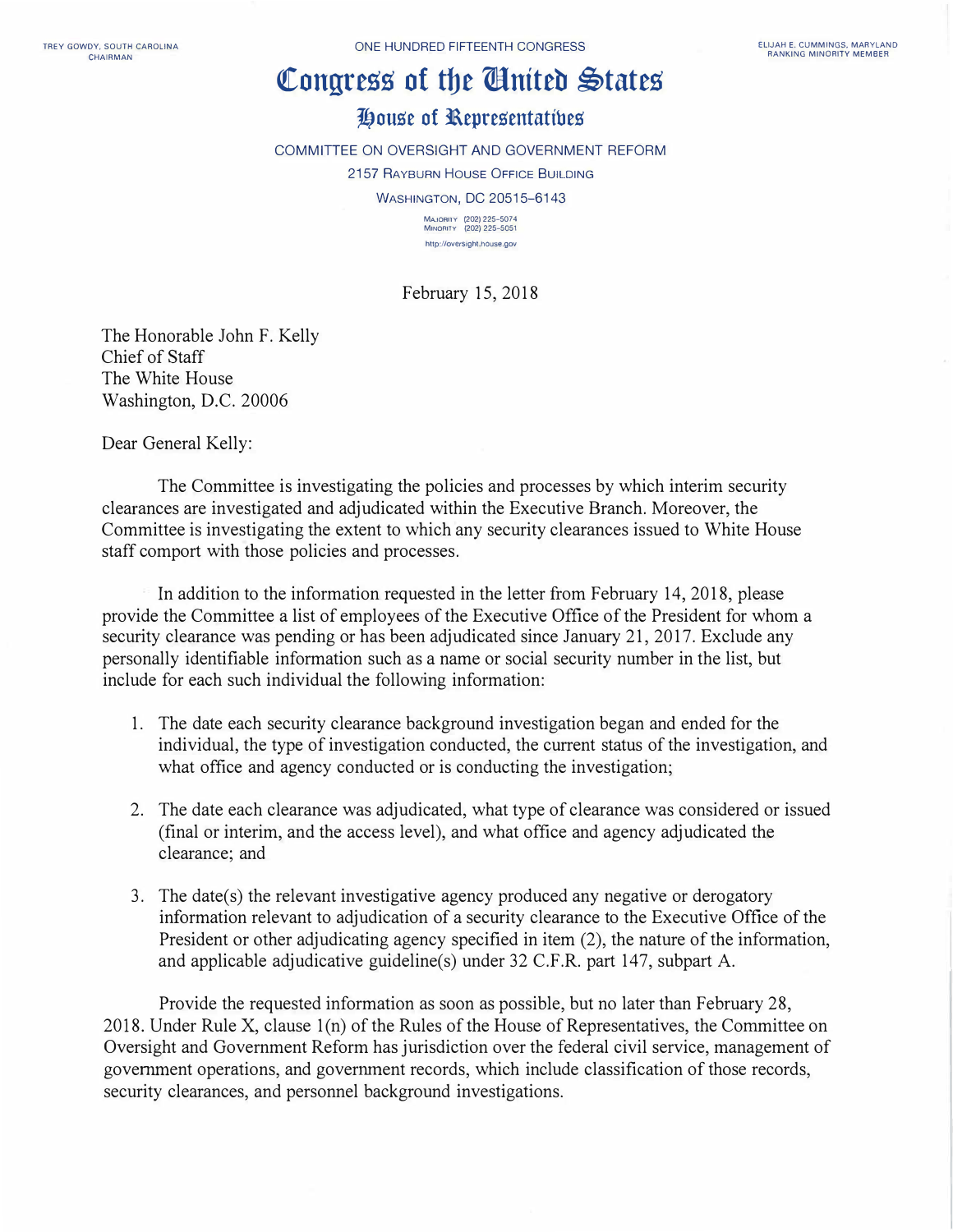The Honorable John F. Kelly February 15, 2018 Page 2

Please contact Steve Castor of the Majority staff at (202) 225-5074 with any questions about this request. Thank you for your attention to this matter.

Sincerely, $\blacksquare$  $\overline{\phantom{a}}$ Trey Gowdy

Enclosure

The Honorable Elijah E. Cummings cc: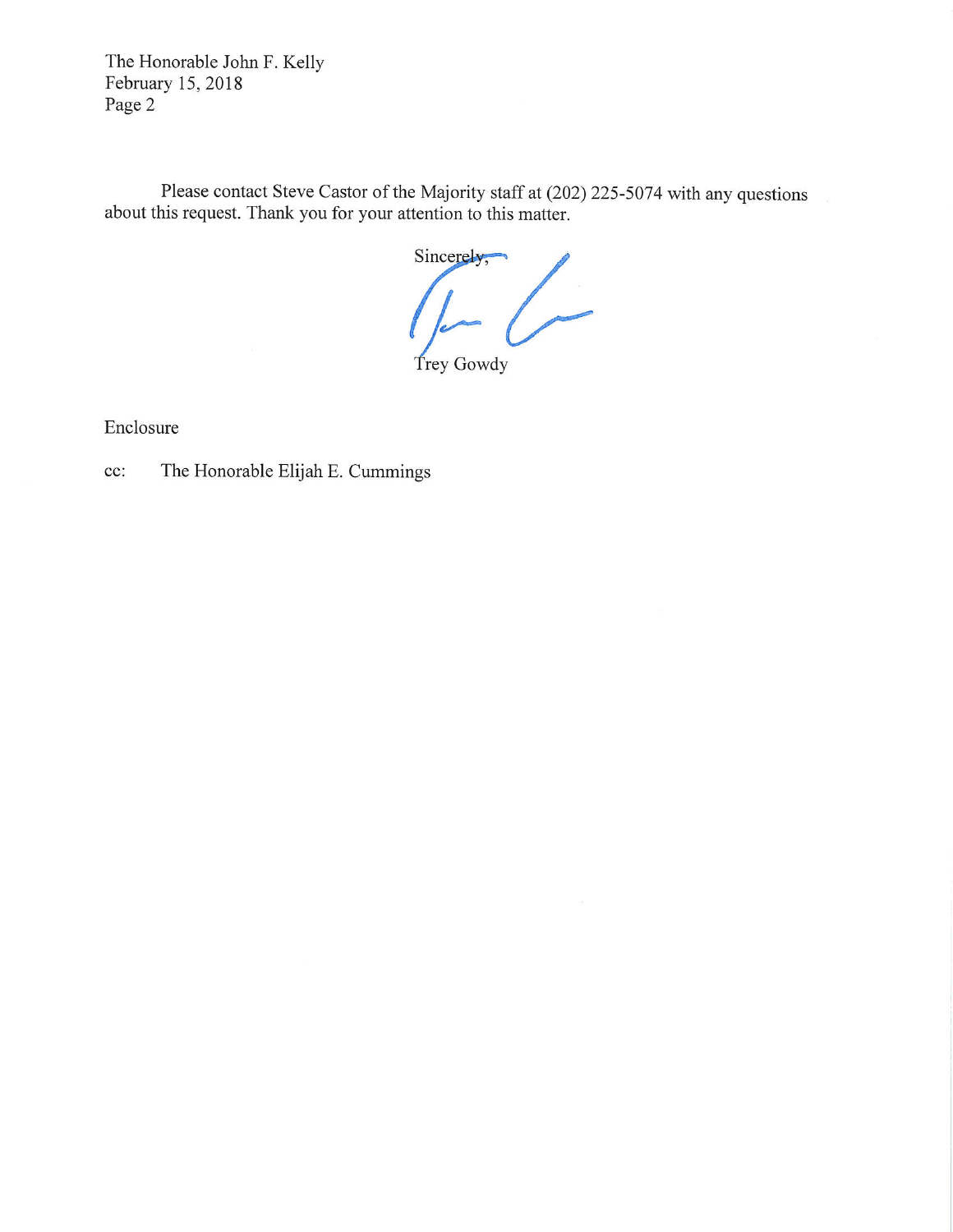## **Responding to Committee Document Requests**

- 1. In complying with this request, you are required to produce all responsive documents that are in your possession, custody, or control, whether held by you or your past or present agents, employees, and representatives acting on your behalf. You should also produce documents that you have a legal right to obtain, that you have a right to copy or to which you have access, as well as documents that you have placed in the temporary possession, custody, or control of any third party. Requested records, documents, data or information should not be destroyed, modified, removed, transferred or otherwise made inaccessible to the Committee.
- 2. In the event that any entity, organization or individual denoted in this request has been, or is also known by any other name than that herein denoted, the request shall be read also to include that alternative identification.
- 3. The Committee's preference is to receive documents in electronic form (i.e., CD, memory stick, or thumb drive) in lieu of paper productions.
- 4. Documents produced in electronic format should also be organized, identified, and indexed electronically.
- 5. Electronic document productions should be prepared according to the following standards:
	- (a) The production should consist of single page Tagged Image File ("TIF"), files accompanied by a Concordance-format load file, an Opticon reference file, and a file defining the fields and character lengths of the load file.
	- (b) Document numbers in the load file should match document Bates numbers and TIF file names.
	- (c) If the production is completed through a series of multiple partial productions, field names and file order in all load files should match.
	- (d) All electronic documents produced to the Committee should include the following fields of metadata specific to each document;

BEGDOC, ENDDOC, TEXT, BEGATTACH, ENDATTACH, PAGECOUNT,CUSTODIAN, RECORDTYPE, DATE, TIME, SENTDATE, SENTTIME, BEGINDATE, BEGINTIME, ENDDATE, ENDTIME, AUTHOR, FROM, CC, TO, BCC, SUBJECT, TITLE, FILENAME, FILEEXT, FILESIZE, DATECREATED, TIMECREATED, DATELASTMOD, TIMELASTMOD, INTMSGID, INTMSGHEADER, NATIVELINK, INTFILPATH, EXCEPTION, BEGATTACH.

6. Documents produced to the Committee should include an index describing the contents of the production. To the extent more than one CD, hard drive, memory stick, thumb drive, box or folder is produced, each CD, hard drive, memory stick, thumb drive, box or folder should contain an index describing its contents.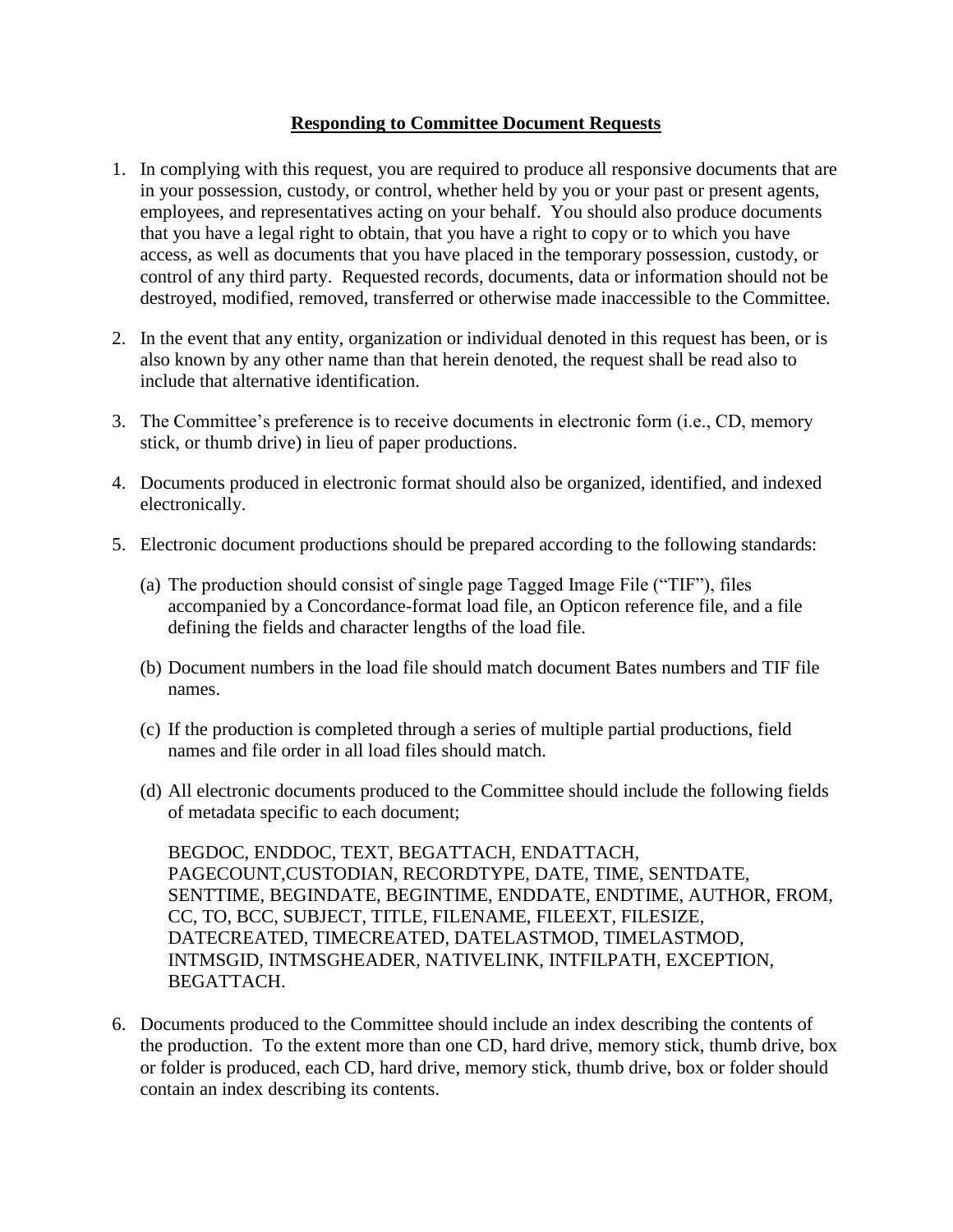- 7. Documents produced in response to this request shall be produced together with copies of file labels, dividers or identifying markers with which they were associated when the request was served.
- 8. When you produce documents, you should identify the paragraph in the Committee's schedule to which the documents respond.
- 9. It shall not be a basis for refusal to produce documents that any other person or entity also possesses non-identical or identical copies of the same documents.
- 10. If any of the requested information is only reasonably available in machine-readable form (such as on a computer server, hard drive, or computer backup tape), you should consult with the Committee staff to determine the appropriate format in which to produce the information.
- 11. If compliance with the request cannot be made in full by the specified return date, compliance shall be made to the extent possible by that date. An explanation of why full compliance is not possible shall be provided along with any partial production.
- 12. In the event that a document is withheld on the basis of privilege, provide a privilege log containing the following information concerning any such document: (a) the privilege asserted; (b) the type of document; (c) the general subject matter; (d) the date, author and addressee; and (e) the relationship of the author and addressee to each other.
- 13. If any document responsive to this request was, but no longer is, in your possession, custody, or control, identify the document (stating its date, author, subject and recipients) and explain the circumstances under which the document ceased to be in your possession, custody, or control.
- 14. If a date or other descriptive detail set forth in this request referring to a document is inaccurate, but the actual date or other descriptive detail is known to you or is otherwise apparent from the context of the request, you are required to produce all documents which would be responsive as if the date or other descriptive detail were correct.
- 15. Unless otherwise specified, the time period covered by this request is from January 1, 2009 to the present.
- 16. This request is continuing in nature and applies to any newly-discovered information. Any record, document, compilation of data or information, not produced because it has not been located or discovered by the return date, shall be produced immediately upon subsequent location or discovery.
- 17. All documents shall be Bates-stamped sequentially and produced sequentially.
- 18. Two sets of documents shall be delivered, one set to the Majority Staff and one set to the Minority Staff. When documents are produced to the Committee, production sets shall be delivered to the Majority Staff in Room 2157 of the Rayburn House Office Building and the Minority Staff in Room 2471 of the Rayburn House Office Building.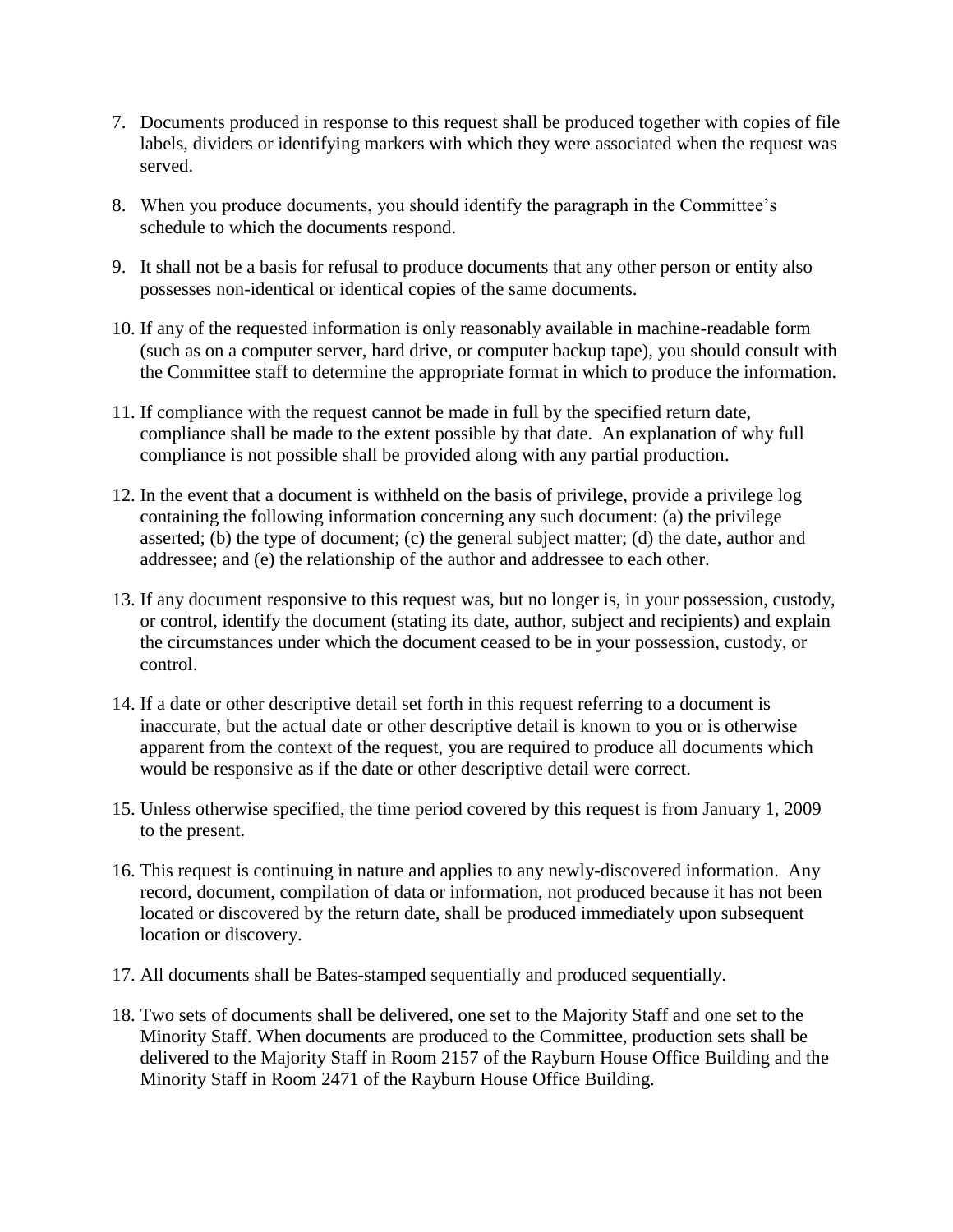19. Upon completion of the document production, you should submit a written certification, signed by you or your counsel, stating that: (1) a diligent search has been completed of all documents in your possession, custody, or control which reasonably could contain responsive documents; and (2) all documents located during the search that are responsive have been produced to the Committee.

## **Definitions**

- 1. The term "document" means any written, recorded, or graphic matter of any nature whatsoever, regardless of how recorded, and whether original or copy, including, but not limited to, the following: memoranda, reports, expense reports, books, manuals, instructions, financial reports, working papers, records, notes, letters, notices, confirmations, telegrams, receipts, appraisals, pamphlets, magazines, newspapers, prospectuses, inter-office and intraoffice communications, electronic mail (e-mail), contracts, cables, notations of any type of conversation, telephone call, meeting or other communication, bulletins, printed matter, computer printouts, teletypes, invoices, transcripts, diaries, analyses, returns, summaries, minutes, bills, accounts, estimates, projections, comparisons, messages, correspondence, press releases, circulars, financial statements, reviews, opinions, offers, studies and investigations, questionnaires and surveys, and work sheets (and all drafts, preliminary versions, alterations, modifications, revisions, changes, and amendments of any of the foregoing, as well as any attachments or appendices thereto), and graphic or oral records or representations of any kind (including without limitation, photographs, charts, graphs, microfiche, microfilm, videotape, recordings and motion pictures), and electronic, mechanical, and electric records or representations of any kind (including, without limitation, tapes, cassettes, disks, and recordings) and other written, printed, typed, or other graphic or recorded matter of any kind or nature, however produced or reproduced, and whether preserved in writing, film, tape, disk, videotape or otherwise. A document bearing any notation not a part of the original text is to be considered a separate document. A draft or non-identical copy is a separate document within the meaning of this term.
- 2. The term "communication" means each manner or means of disclosure or exchange of information, regardless of means utilized, whether oral, electronic, by document or otherwise, and whether in a meeting, by telephone, facsimile, email (desktop or mobile device), text message, instant message, MMS or SMS message, regular mail, telexes, releases, or otherwise.
- 3. The terms "and" and "or" shall be construed broadly and either conjunctively or disjunctively to bring within the scope of this request any information which might otherwise be construed to be outside its scope. The singular includes plural number, and vice versa. The masculine includes the feminine and neuter genders.
- 4. The terms "person" or "persons" mean natural persons, firms, partnerships, associations, corporations, subsidiaries, divisions, departments, joint ventures, proprietorships, syndicates, or other legal, business or government entities, and all subsidiaries, affiliates, divisions, departments, branches, or other units thereof.